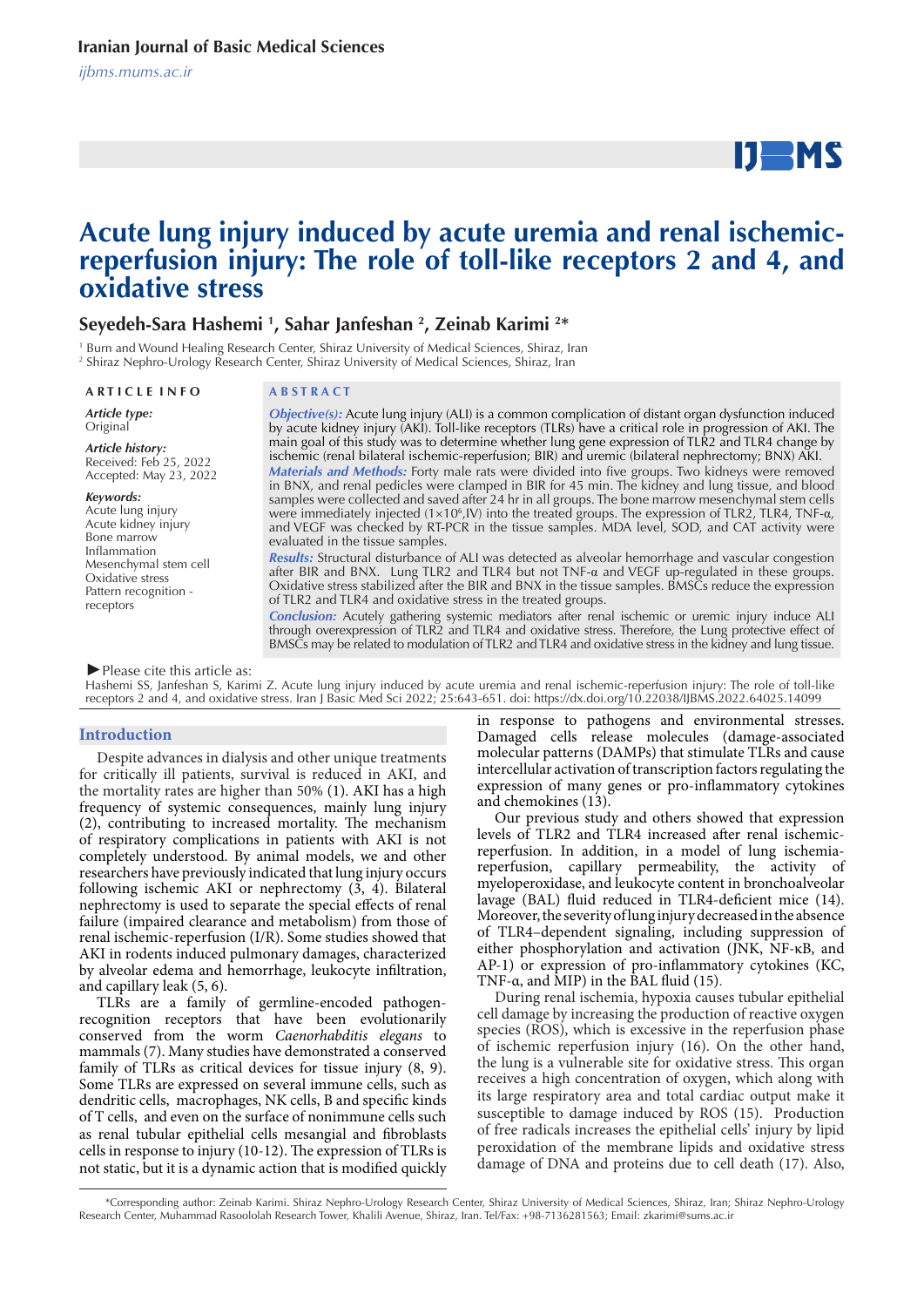the activity of antioxidant enzymes has an essential role in the severity of the injury in ischemia and reperfusion time because they are the first-line of defense against oxidative stress (18). Therefore, oxidative stress is a dangerous condition that advances tissue damage and consequently results in many illness states.

Mesenchymal Stem Cells (MSCs) are a population of selfrenewable cells widely available in many tissues, including the bone marrow, adipose tissue, cord blood, brain, liver, muscle, dental pulp, and skin (19, 20). Mesenchymal stem cells isolated from the bone marrow (BMSCs) and adipose tissue are the primary sources for clinical treatment, such as kidney damage (21). These cells do not express blood group antigens (MHC-II or co-stimulatory factors), so they are suitable for allogeneic applications. Previous studies have shown the efficacy and safety of mesenchymal stem cells in treating acute kidney injury (22). The therapeutic role of mesenchymal stem cells is performed through paracrine secretion of the growth factors, cytokines, mitogens, anti-apoptotic, anti-inflammatory, and angiogenic and vasculogenic factors (23).

Therefore, this study aimed to assay gene expression of TLR2 and TLR4 in the lung tissue in two experimental models of AKI. Also, it examined the lung-protective effect of mesenchymal stem cells through modulation of TLRs and oxidative stress.

### **Materials and Methods**

#### *Experimental animals*

The experimental protocols provided by the Ethics Committee of Shiraz University of Medical Sciences were employed to do all experiments. This study was performed on 40 male Sprague-Dawley rats weighing between 260 and 280 gr. The rats were purchased from the animal center of Shiraz University of Medical Sciences. Animals were housed in single cages at a controlled temperature of 22 to 25 °C with lighting (12 hr light/dark cycles) and had access to water and food without restriction.

#### *Induction of acute kidney injury*

In this study, the animals were divided randomly into five groups (n=8): sham, BIR (bilateral ischemic-reperfusion), BNX (bilateral nephrectomy), BIR+BMSCs (bone marrow mesenchymal stromal cells), and BNX+BMSCs groups. They were anesthetized with Ketamine (50 mg/kg; Woerden, Netherlands) and xylazine (10 mg/kg; Alfazyne, Woerden, Netherlands) during all interventions. Bilateral renal ischemia and nephrectomy have been described in previous studies (3). Briefly, a midline abdominal incision was done, and the kidney was exposed. Two kidneys were removed in the BNX group, but in the BIR group, the bilateral renal artery and vein were clamped by a microaneurysm vascular clamp for 45 min. After the termination of surgery, the clamps were removed and verified for adequate restoration of the blood flow to the ischemic kidney. The abdominal wound was then closed by 4/0 stitches in 2 layers. In the sham group, the surgical procedure was performed without pedicel clamping. Rats in the BIR+BMSCs and BNX+BMSCs groups received BMSCs  $(IV, 1\times10^6)$  immediately after termination of renal ischemia or nephrectomy.

#### *Experimental protocol*

All animals were re-anesthetized 24 hr after reperfusion. A blood sample was taken, and immediately centrifuged; the plasma was preserved at -20 °C for the quantity of blood urea nitrogen (BUN) and creatinine (Cr). Subsequently, the

kidney was harvested; following thoracotomy, it was done rapidly to remove lung lobes. The left kidney and left lobe of the lung were stored at -80 °C for oxidative and molecular assay. The right kidney and right lobe of the lung were maintained in 10% formalin for hematoxylin-eosin staining.

#### *Isolation and culture of BMSCs*

BMSCs were isolated from rats. Animals' femurs were cut on both ends and were flushed with Hanks' balanced salt solution (Invitrogen). Bone marrow cells were cultured in culture flasks under standard conditions using Dulbecco's Modified Eagle's Medium (DMEM, Invitrogen) with FBS (Gibco, USA), L-glutamine (Invitrogen), and penicillin/streptomycin (Invitrogen). MSCs were evaluated by flow cytometry (BD Pharmingen, BD FACSCalibur, United States) on the 3rd passage to assess the expression of the mesenchymal surface markers for CD105 and CD90, and hematopoietic surface markers of CD34 (Dako, Denmark), and also between the 3rd and 4th passages were used for the mentioned experiments.

#### *Kidney function evaluation*

Creatinine and urea nitrogen concentrations of the plasma samples were measured in the laboratory of Nemazi Hospital, Shiraz, using an autoanalyzer (Model RA-1000Technicon, USA).

#### *Oxidative assay in the kidney and lung tissues*

Oxidative stress was assayed in the homogenized renal and lung tissues using a microplate reader (America, Biotek EPOCH2TC). The activity of catalase (CAT) was measured spectrophotometrically by using the Aebi method (24). Superoxide dismutase (SOD) activity was assayed by Zell Bio Gmbh (Germany (CAT.NO: ZB-SOD 48A). Malondialdehyde (MDA), as the terminal product of lipid peroxidation, was evaluated by the TBARS assay method (25).

#### *Molecular assay in the kidney and lung tissues*

Total RNA extraction by Trizol (YTzol, Tehran, Iran), measuring purity and concentration of RNA by using NanoDrop™ (Thermo Scientific™, USA) at 260/280 nm, and cDNA synthesis on the basis of manufacturer's instructions (Add Script cDNA synthesis kit, AddBio Inc., Korea) were performed for each rat′s kidney and lung sample.

 TNF-α, VEGF, TLR2, and TLR4 transcript levels in rats with and without BMSCs injection and in the sham group were determined, using an in-house SYBR green real-time PCR protocol by Step One Real-Time Instrument (ABI, Step One Plus, Foster City, CA, USA). Here the GAPDH gene was considered an internal control. The reverse and forward primer sequences for transcript amplification were: GDPDH F:5´ AGTGCCAGCCTCGTCTCATA 3´, R: 5´ GAGAAGGCAGCCCTGGTAAC 3´ TNF-α: F:5′ AACA CACGAGACGCTGAAGT3′, R:5′ TCCAGTGAGTTCC GAAAGCC3′, VEGF: F:5′GTCACCGTCGACAGAACA GT3′, R:5′GACCCAAAGTGCTCCTCGAA3′, TLR2: F: 5´ TGTTCCGGGCAAATGGATCA3´, R:5´GCCTGAAGTG GGAGAAGTCC 3´ and TLR4: F: 5´TATCCAGAGCCGTT GGTGTTAT 3´, R: 5´AATGAAGATGATGCCAGAGCG 3. The real-time PCR mix was composed of PCR master mix (Add SYBR Master, AddBio Inc., Korea), forward and reverse primers (10 pmol), and template cDNA. The realtime program was mentioned in Table 1. Melting curves of the target and internal control genes were analyzed to confirm the specificity of PCR reactions. All real-time tests were repeated twice.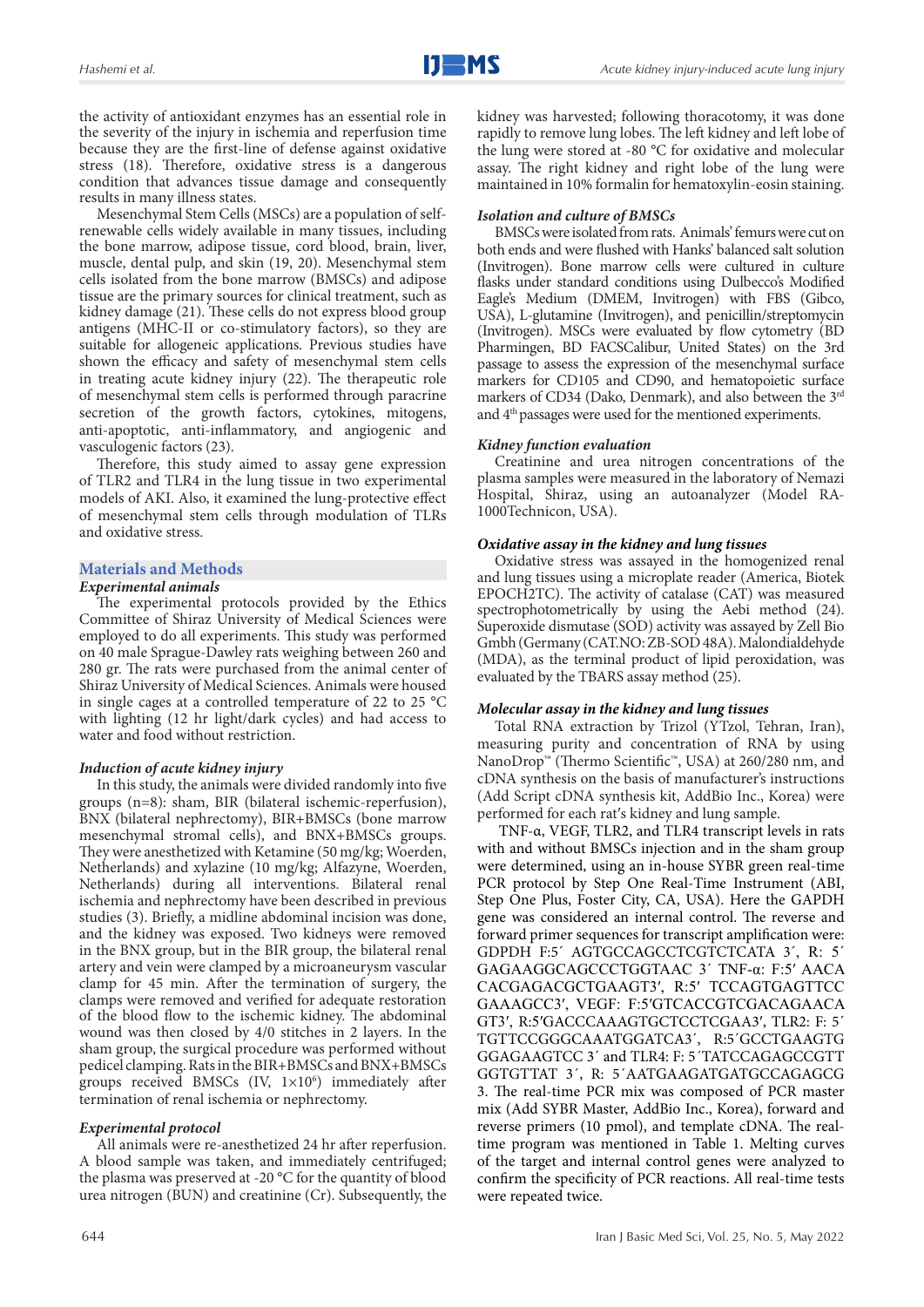**Table 1.** Real-time program for GAPDH, TNF-α, VEGF, TLR2, and TLR4 transcript amplification

| <b>Stages</b> | Temperature (°C) | Time              | Cycles |
|---------------|------------------|-------------------|--------|
| Holding       | 95               | 30 <sub>sec</sub> | 1      |
| Denaturation  | 95               | 5 sec             |        |
| Annealing     | 58               | $20$ sec          | 40     |
| Extension     | 72               | 30 <sub>sec</sub> |        |
|               | 95               | 15 sec            |        |
| Melting       | 58               | 1 min             | 1      |
|               | 95               | 15 sec            |        |

VEGF: VEGF: Vascular endothelial growth factor; TLRs: Toll-like receptors

#### *Kidney and lung histological evaluation*

Kidney and lung tissue samples were fixed in 10% formalin solution. Sections of the tissues were prepared in 5 µm thickness and stained with the H&E method. Renal histopathological injury scoring was performed separately using light microscopy in ten fields (400 magnification) in the cortex and medullary area. The renal damages were characterized by widening of the Bowman's space, shrinking of glomerular tuft, tubular necrosis, exfoliation of the epithelial cells, cast deposition, and vascular congestion. The lung structural disturbance was evaluated based on the grade of vascular congestion, alveolar hemorrhage, and interstitial thickening. The level of each manifestation was scored according to the changes involved, scoring 0 without changes, 1 with less than 20%, 2 with 20–40%, 3 with 40– 60%, 4 with 60–80%, and 5 with greater than 80% (26). The sum of all numerical scores in each group was taken as the total histopathological score. The scoring of lung and kidney histological sections was performed in a blinded and unbiased fashion.

#### *Statistical analysis*

Statistical analysis was performed between groups using

the one-way ANOVA with the Tukey *post hoc* test. The lung and kidney histopathological scores were examined by the non-parametric Kruskal–Wallis multiple comparison test, and a non-parametric Mann-Whitney test was used to show statistical differences between groups. All data were analyzed with GraphPad Prism software 9 to compare the results of the five groups. The *P*-value<0.05 was considered statistically significant.

#### **Results**

#### *Characterization of BMSCs*

Morphologically, bone marrow formed a monolayer with fibroblast-like morphology to the culture flasks (Figure 1). The flow cytometry results demonstrated that the cells were expressed positive for mesenchymal markers including CD105 and CD90, and negative for hematopoietic markers of CD34 (Figure 1).

#### *Renal functional variables after AKI*

Renal dysfunction was induced by bilateral nephrectomy and renal ischemic-reperfusion after 24 hr. This effect was followed by elevation in Cr and BUN compared with the sham group (in both groups, *P*<0.001). However, administration of BMSCs decreased the serum levels of these parameters in the BIR+BMSCs group, but not in BNX+ BMSCs (Figures 2A and B).

#### *Renal oxidative status after AKI*

Renal ischemia following perfusion caused oxidative stress, and this condition exacerbated the acute kidney injury. Our data showed that kidney MDA content significantly increased in the BIR group as compared with the sham group (Figure 3A). Compensatory to an oxidative stress condition, the activity of SOD significantly increased (*P*<0.01), but CAT activity did not change significantly in the BIR group compared with the sham group. Administration of BMSCs modulates oxidative stress. MDA level statistically decreased in the BIR+BMSCs group compared with the



Figure 1. Cytomorphology and flow cytometry of BM-MSCs. BMSCs from passage 3

displayed a spindle-shaped morphology. The results of cell surface markers showed that more than 98% of cells were positive for mesenchymal markers of CD105 and CD90, while less than 2% of them were negative for hematopoietic markers of CD34 BMSCs: Bone marrow mesenchymal stem cells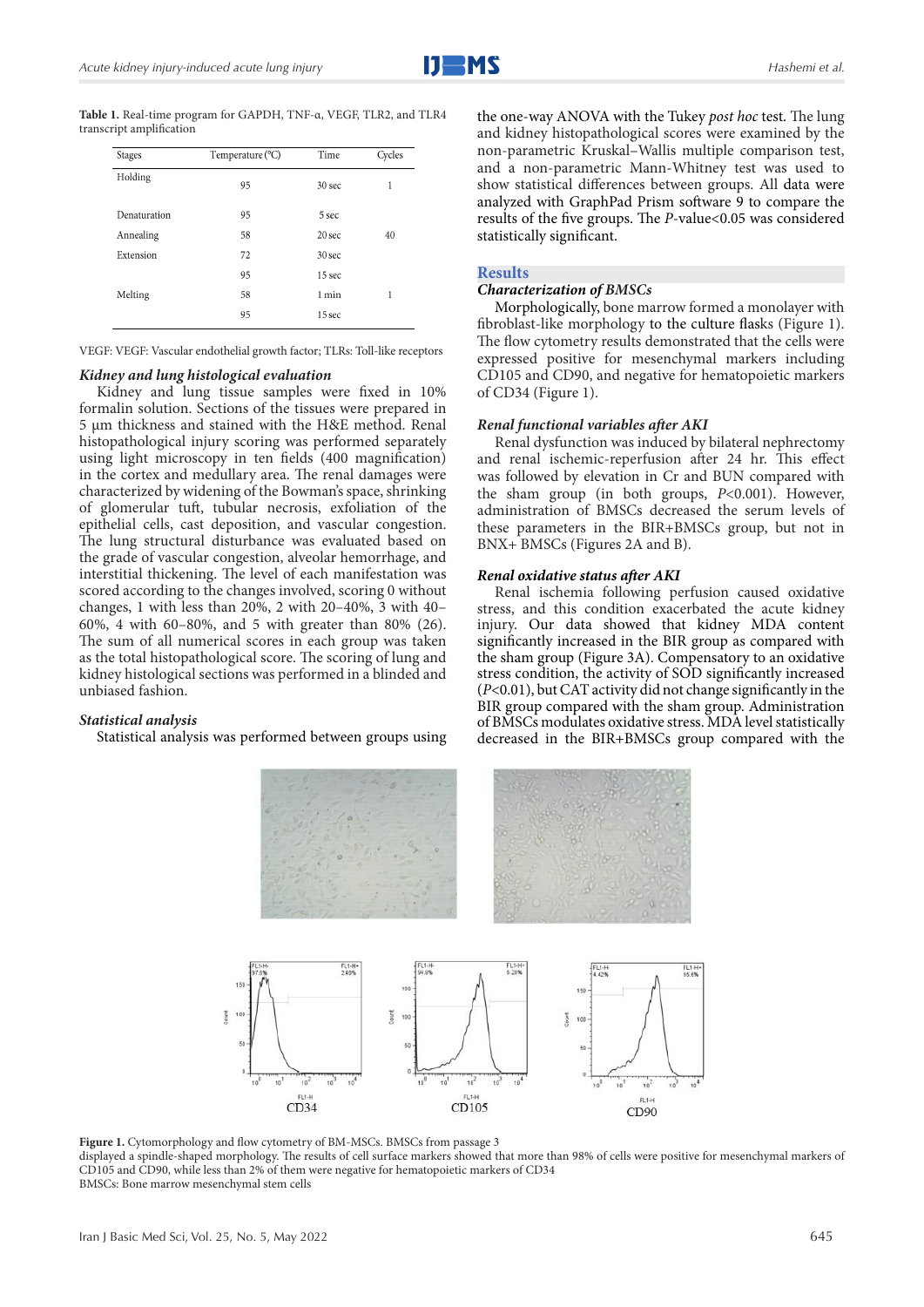

**Figure 2.** Plasma creatinine (A) and blood urea nitrogen (B) levels after acute kidney injury. These renal functional markers were evaluated 24 hr after reperfusion in sham, non-treatment (BIR and BNX), and treatment (BIR+BMSCs and BNX+BMSCs) groups; n=8 male rats in each group. One-way ANOVA was done with the Tukey *post hoc* test. Data are expressed as mean ± SEM. \*\*\**P*<0.001 represents significant difference vs the sham group. ##*P*<0.01 and ###*P*<0.001 represent significant difference between BIR and BIR+BMSCs or BNX and BNX+BMSCs groups. \$\$\$ *P*<0.001 represents significant difference between BIR and BNX or BIR+BMSCs and BNX+BMSCs groups

BIR: Bilateral ischemic-reperfusion; BNX: Bilateral nephrectomy; BMSCs: Bone marrow mesenchymal stem cells

BIR group (*P*<0.001). Moreover, CAT and SOD activity respectively increased and reduced after treatment with BMSCs (Figures 3A-C).

#### *Pulmonary oxidative status after AKI*

We investigated pulmonary oxidative status in two models



**Figure 3.** Renal oxidative status after acute kidney injury. The kidney MDA level (A), SOD (B), and CAT activity (C) were measured 24 hr after reperfusion in sham, non-treatment (BIR), and treatment (BIR+BMSCs) groups; n=8 male rats in each group. One-way ANOVA was done with the Tukey *post hoc* test. Data are expressed as mean ± SEM. \**P*<0.05 and \*\**P*<0.01 represents significant difference vs the sham group. ###*P*<0.001 represents significant difference between BIR and BIR+BMSCs

MDA: Malondialdehyde; SOD: Superoxide dismutase; CAT: Catalase; BIR: Bilateral ischemic-reperfusion; BMSCs: Bone marrow mesenchymal stem cells of AKI. The content of MDA was higher in BIR and BNX groups than in the sham group. The activity of SOD and CAT increased in response to oxidative stress in BIR compared with the sham group. While the increase in CAT was not significant. In the BNX group, activity of SOD did not change relative to the sham group but significantly decreased compared with the BIR group. In this group, CAT activity partially increased compared with the sham group. Administration of BMSCs partially decreased the MDA level and increased CAT activity in two treatment groups (BIR+MBSCs and BNX+MBSCs) compared with non-treatment groups (BIR and BNX). While CAT activity significantly increased in two treatment groups compared with the sham group. In comparison, SOD activity did not change relative to the base value after administering BMSCs in both treatment groups. So, activity of SOD significantly decreased in BIR+MBSCs compared with the BIR group (Figures 4A-C).

#### *mRNA expression of TLR4, TLR2, VEGF, and TNF-α in the kidney tissue after AKI*

Gene expression of TLR4, TLR2, VEGF, and TNF-α was measured by real-time PCR. In the BIR group, the mRNA level of TLR4 was significantly higher than in the sham group. In addition, mRNA levels of TLR2 and TNF-α partially increased in the BIR group compared with the sham group. However, the mRNA level of VEGF was significantly lower in the BIR group compared with the sham group. BMSCs treatment down-regulated gene expression of TLR4, TLR2, VEGF, and TNF-α in the BIR+BMSCs group (Figures 5A-D).

#### *mRNA expression of TLR4, TLR2, VEGF, and TNF-α in the lung tissue after AKI*

Following acute kidney injury, pulmonary TLR4 and TLR2 up-regulated significantly in non-treatment (BIR and BNX) groups compared with the sham group but decreased in the treatment (BIR+BMSCs and BNX+BMSCs) groups in comparison. Nevertheless, the mRNA levels of VEGF and TNF-α decreased significantly in treatment and nontreatment groups compared with the sham group (Figures 6A-D).

#### *Kidney histology after AKI*

The tubular and vascular appearance was normal in the sham group (Figures 7 A and B), but the renal ischemia following reperfusion caused tissue damage including acute tubular necrosis, shedding of the brush borders, and widening of the bowman space, tubular cast, and vascular congestion. The medullar area is sensitive to hypoxia.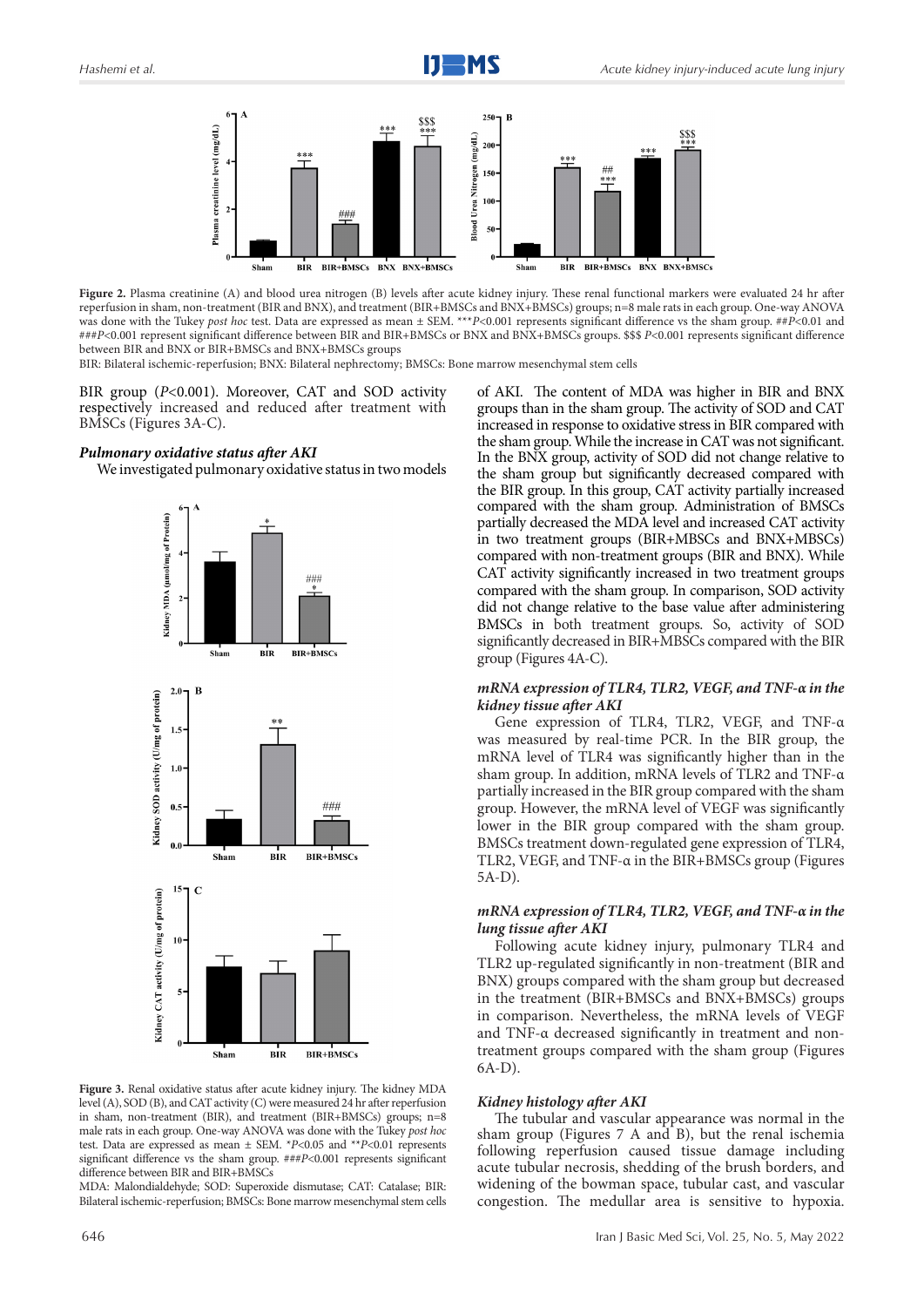



Shan **BIR BIR+BMSCs BNX BNX+BMSC** 

Figure 4. Lung oxidative status after acute lung injury induced by acute kidney injury. The lung MDA level (A), SOD (B), and CAT activity (C) were measured 24 hr after reperfusion in sham, non-treatment (BIR and BNX), and treatment (BIR+BMSCs and BNX+BMSCs) groups; n=8 male rats in each group. One-way ANOVA was done with the Tukey *post hoc* test. Data are expressed as mean  $\pm$  SEM. \**P*<0.05 and \*\**P*<0.01 represent significant difference vs the sham group. #*P*<0.05 represents significant difference between BIR and BIR+BMSCs or BNX and BNX+BMSCs groups. \$*P*<0.05 represents significant difference between BIR and BNX or BIR+BMSCs and BNX+BMSCs groups

MDA: Malondialdehyde; SOD: Superoxide dismutase; CAT: Catalase; BIR: Bilateral ischemic-reperfusion; BMSCs: Bone marrow mesenchymal stem cells; BNX: Bilateral nephrectomy

ive fold change VEGF gene<br>in lung tissue sample





**Figure 5.** mRNA levels of TLR4 (A), TLR2 (B), TNF-α (C), and VEGF (D) in the kidney tissue after acute kidney injury. Gene expression of TLR2, TLR4, TNF-α, and VEGF was assessed by real-time PCR 24 hr after reperfusion in sham, non-treatment (BIR), and treatment (BIR+BMSCs) groups; n=8 male rats in each group. One-way ANOVA was done with the Tukey *post hoc* test. Data are expressed as mean ± SEM. \*\*\**P*<0.001 represents a significant difference vs the sham group. ##*P*<0.01 represents a significant difference between BIR and BIR+BMSCs

TLRs: Toll-like receptors; VEGF: Vascular endothelial growth factor; BIR: Bilateral ischemic-reperfusion; BMSCs: Bone marrow mesenchymal stem cells

Subsequently, the severity of these injuries is higher in the medulla area compared with the cortex area in the BIR group (Figures 7C and D). Moreover, the total histopathological score of the BIR group was significantly (*P*<0.001) higher compared with the sham group (Figure 7G). While administration of BMSCs immediately after ischemia improved the tubular and vascular damages and decreased the total histopathological score of injury in the BIR+BMSCs group (Figures 7E and F, and D, respectively).

#### *Lung histology after AKI*

Pulmonary histopathology was used to determine the distant organ effect of AKI. The alveolar structure was



Shan

 $BIR$ 

BIR+BMSCs BNX BNX+BMSCs

**Figure 6.** mRNA levels of TLR4 (A), TLR2 (B), TNF-α (C), and VEGF (D) in the lung tissue after acute kidney injury. Gene expression of TLR2, TLR4, TNF-α, and VEGF was assessed by real-time PCR 24 hr after reperfusion in sham, non-treatment (BIR and BNX), and treatment (BIR+BMSCs and BNX+BMSCs) groups; n=8 male rats in each group. One-way ANOVA was done with the Tukey *post hoc* test. Data are expressed as mean ± SEM. \**P*<0.05, \*\**P*<0.01, and \*\*\**P*<0.001 represent a significant difference vs the sham group. #*P*<0.05 represents a significant difference between BIR and BIR+BMSCs or BNX and BNX+BMSCs TLRs: Toll-like receptors; VEGF: Vascular endothelial growth factor; BIR: Bilateral ischemic-reperfusion; BNX: Bilateral nephrectomy; BMSCs: Bone marrow mesenchymal stem cells

BNX BNX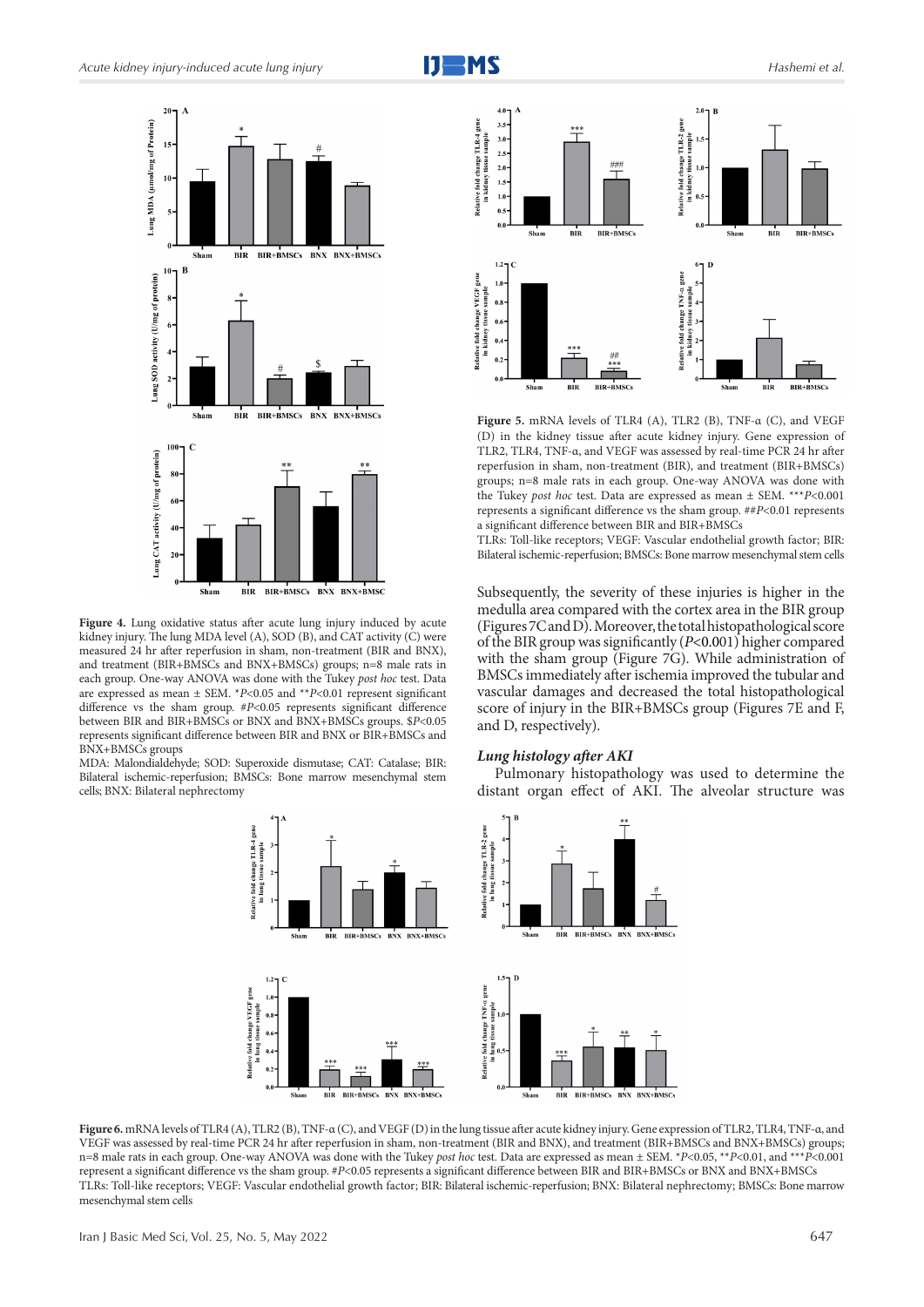



Figure 7. Histological examination of the kidney by H&E staining. 45 min renal ischemia by 24 hr reperfusion caused kidney damage in the cortex and medulla area in the BIR group (C and D) as compared with the sham group (A and B). Administration of BMSCs (IV, 10<sup>6</sup> cells) decreased the shedding of the brush border (black arrow), acute tubular necrosis (blue arrow), vascular congestion (gray arrow), cast deposition (green arrow), and total histopathological score in BIR+BMSCs group (E, F, and G); n=8 in each group. Nonparametric Kruskal-Wallis was done with the Mann-Whitney test. Data are expressed as mean ± SEM. \*\*\**P*<0.001 represents significant difference vs the sham group. ###*P*<0.001 represents significant difference between BIR and BIR+BMSCs or BNX and BNX+BMSCs BIR: Bilateral ischemic-reperfusion; BNX: Bilateral nephrectomy; BMSCs: Bone marrow mesenchymal stem cells

normal in the sham group (Figure 8A). While lung damages were visibly detected in BIR and BNX groups (Figures 8B and D) as alveolar hemorrhage (accumulation of red blood cells inside the alveoli), increased interstitial thickness, and vascular congestion. Administration of BMSCs (IV, 106 cells) improved lung appearance and total histopathological score in BIR+BMSCs and BNX+BMSCs groups (Figures 8C, E, and F).

#### **Discussion**

In the present study, 45 min of bilateral renal ischemia with 24 hr reperfusion induced pathological damages such as shedding of the brush border, exfoliation of the cells, acute tubular necrosis, bowman capsule dilation, and vascular congestion in the cortex and medullary area. Renal I/R induced tubular and vascular damage in the kidney (27, 28). Disruption of the cytoskeleton of cells, intracellular binding proteins, and integrin of the tubular epithelial cells lead to loss of cell polarity and shedding of the brush borders (29, 30). Exfoliation of the epithelial cells, shedding of the brush borders, dead cells, and proteins, especially Tamm-Horsfall, produce casts in the lumen of the nephron. These casts obstruct the lumen, restricting the fluid flow from the tubules, increasing the pressure inside the Bowman's capsule, and dilating the urinary space (31, 32). The most intense tubular damage occurs in the proximal tubule and the thick ascending segment in the outer medullary region, which is hypoxemic even under normal conditions (33).

Renal function was evaluated by measuring the functional biomarkers (creatinine and blood urea nitrogen) after BIR and BNX. Similar to Hoke *et al*.'s study (4), our study showed that plasma levels of creatinine and urea increased at 24 hr after bilateral renal ischemia and bilateral nephrectomy.

During ischemia and following reperfusion, damagerelated molecules are released by injured cells that act as endogenous danger signals to stimulate the expression of Toll‐like receptors (34). Recent studies demonstrated that overexpression of TLR2 and TLR4 has a crucial role in facilitating kidney damage after renal I/R (8, 35). In agreement with this study, our data have shown that expression levels of TLR2 and TLR4 increased in the kidney after 24 hr reperfusion. Activation of TLR2 and TLR4 by dangerous ligands promotes the signaling pathways of pro-inflammatory cytokines such as TNF-α (36). The current study also indicated that the mRNA level of TNF-α significantly overexpressed after renal I/R. Vascular



**Figure 8.** Histological examination of the lung tissue after acute kidney injury by H&E staining (magnification\*400). 45 min renal ischemia by 24 hr reperfusion induced lung damages in BIR and BNX groups (B and D) as compared with the sham group (A). Administration of BMSCs (IV, 10<sup>6</sup> cells) decreased alveolar edema (black arrow), vascular congestion (blue arrow), interstitial thickness (yellow arrow), and total histopathological score in BIR+BMSCs and BNX+BMSCs groups (C, E, and F); Nonparametric Kruskal-Wallis was done with Mann-Whitney test. Data are expressed as mean ± SEM. \*\*\**P*<0.001 represents a significant difference vs the sham group. ###*P*<0.001 represents a significant difference between BIR and BIR+BMSCs or BNX and BNX+BMSCs

BIR: Bilateral ischemic-reperfusion; BNX: Bilateral nephrectomy; BMSCs: Bone marrow mesenchymal stem cells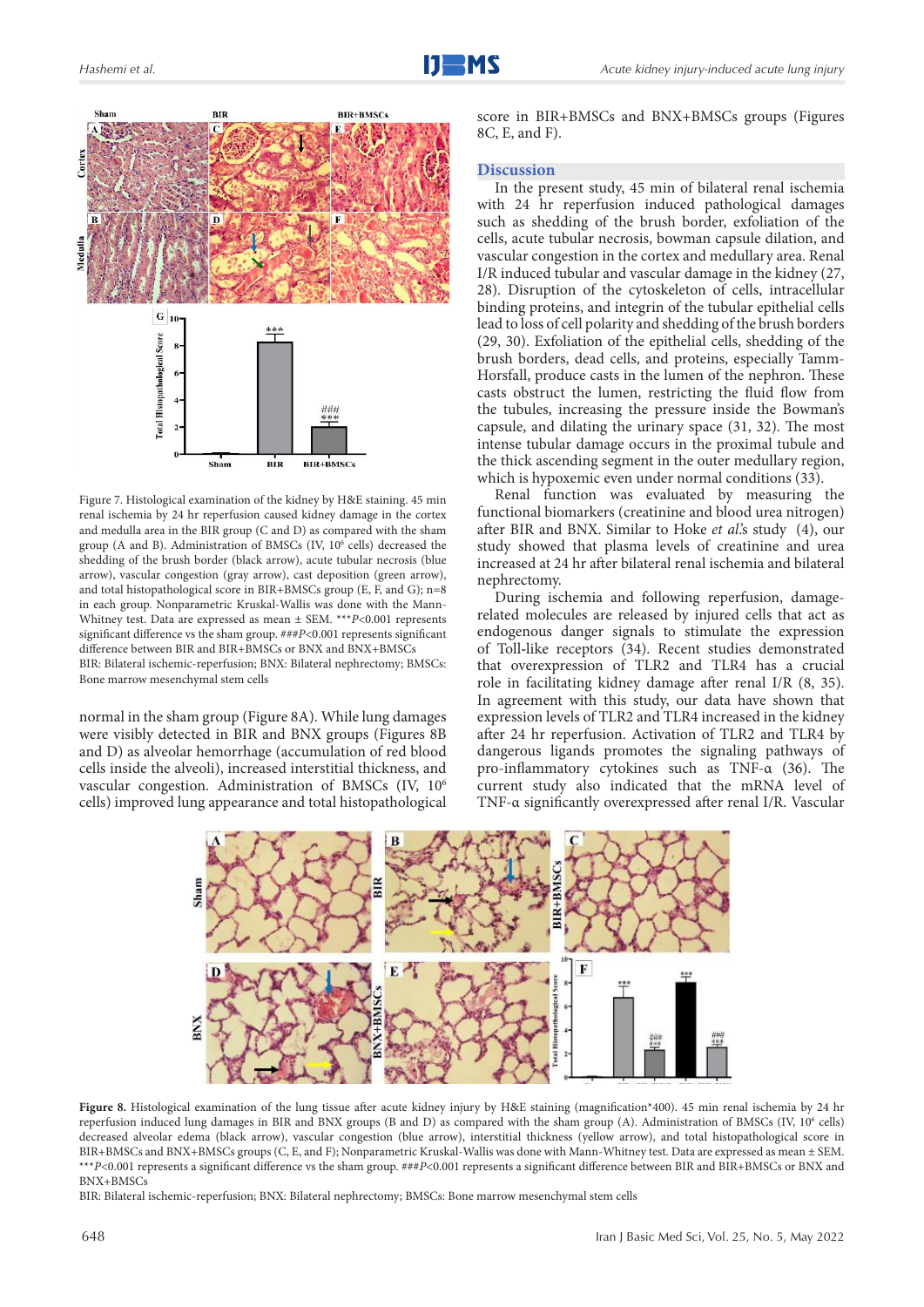endothelial growth factor (VEGF) is a proangiogenic factor, whose expression is triggered by hypoxia in a HIF1 dependent manner (37). Our results show that the mRNA level of VEGF was reduced 24 hr after reperfusion in the BIR group. David *et al*. observed that expression of VEGF was significantly decreased at 1–3 days during renal I/R. However, gene expression of heme oxygenase-1 (HO-1), a gene suggested to be modulated by HIF1 was increased over a period of 1–7 days in response to I/R (38).

After renal I/R, ROS production is significantly increased, which is an essential pathogenic mediator in progressing cellular damage. MDA is measured as a final product of lipid peroxidation and indicates an index for assessing oxidative stress. Our results were similar to the data by Ma *et al*. (39) who showed that MDA levels increased after renal I/R. In our data, the activity of SOD increased, but CAT activity decreased in the BIR group. The superoxide dismutase enzyme is the first defense line for scavenging endogenous free radicals (40). In this study, the activity of SOD may be compensatory increase against oxidative stress during renal ischemic-reperfusion. However, the CAT enzyme is partly used to remove the excessive free radicals, and hence the activity of this antioxidant is partially decreased in the BIR group. Ma *et al*. showed that activity of SOD and CAT enzymes decreased after renal ischemic-reperfusion (39).

#### *Acute lung injury induced by AKI*

There is cross-talk between the lung and kidney in both health and illness (41). In confirmation with our previous study (3), the current study showed that lung structural injury is characterized by alveolar edema, increased interstitial thickness, and vascular congestion after two models of acute kidney injury, BIR and BNX.

Acute lung injury induced by AKI is a multifactorial disease whose mechanism remains incompletely understood (2). Here we wanted to recognize a probable mechanism of acute kidney injury–induced acute lung injury by kidney injury (BIR) or kidney removal (BNX) in the animal models.

Renal ischemic-reperfusion promotes both renal and extrarenal organ damage through the overproduction of various pro-inflammatory cytokines, oxidative stress, and complement mediators. On the other hand, in the BNX technique, we removed two kidneys, and clearance of systemic mediators such as uremic toxins completely stopped. Therefore, Bilateral nephrectomy is a model to investigate directly the harmful systemic effects of absent renal clearance in AKI without the confusing effects that are related with renal ischemia-reperfusion injury (42).

 Gene expression fluctuation of TLR2 and TLR4 in the lung tissue was assayed. it was demonstrated that bilateral renal ischemia and bilateral nephrectomy could increase the mRNA expression of TLR2 and TLR4 in the lung tissue.

Several studies found that the serum levels of the many inflammatory mediators (IL-6, IL-1β, IL-12, TNF-α, and G-CSF) increased after ischemic AKI and bilateral nephrectomy, which produced either the renal tubular damaged cells after renal I/RI or extrarenal cells (T lymphocytes) after nephrectomy (4, 16, 43). In our study, local inflammation was confirmed with elevation in the gene expression of TNF-α in the kidney after bilateral renal ischemia-reperfusion. Wolf *et al*. showed that mRNA expression of TLR2 and TLR4 were wholly dependent on the activity of the IFN-γ and TNF- $\alpha$  (44). Therefore, there is a positive cycle between the action of TLRs and pre

inflammatory mediators. Although the lung expression of TNF-α was down-regulated in BIR and BNX groups, systemic inflammation and reduced renal clearance of inflammatory factors, creatinine and urea, may contribute to overexpression of TLR2 and TLR4 in the lung tissue after BIR and BNX. In addition, expression of VEGF was downregulated in this study. Many studies have proposed that VEGF may contribute to the progress of non-cardiogenic alveolar edema (45).

The lung is exposed to the atmospheric air through a massive surface area. On the other hand, the pulmonary tissue has the largest capillary plexuses in the body, which obtain the total right ventricular cardiac output. Furthermore, the lung is susceptible to high levels of  $O_2$ , which make it vulnerable to damage induced by ROS. Oxidative stress is affected by an oxidant/anti-oxidant imbalance in favor of oxidants (46). The MDA levels significantly increased in the lung tissue in both AKI models. SOD and CAT are two necessary anti-oxidant enzymes that respectively convert  $O_2^-$  into  $O_2$  and  $H_2O_2$  or catalyze  $H_2O_2$  into  $H_2O$  and  $O_2$ (47). Our results showed that these enzymes' activity was either compensatory increase or used in response to the oxidative stress condition 24 hr after the kidney injury or kidney removal. Various studies implicate oxidative stress in several lung diseases as well as acute lung injury (48, 49).

Redox stress directly led to activation of TLRs on the immune or non-immune effector cells. In addition, oxidative stress damaged parenchymal and extracellular matrix cells that released danger-associated molecular patterns (DAMPs), which are endogenous ligands for TLRs. Therefore, redox stress promotes overexpression of TLR directly or indirectly (50). Therefore, our studies' overexpression of TLR2 and TLR4 and oxidative stress synergistically progresses acute lung injury induced by acute kidney injury.

#### *Bone marrow stem cells attenuated the severity of acute lung injury induced by acute kidney injury*

Multifactorial new therapies, including cell therapy for acute and chronic kidney damage, lead to reduced mortality rates and treatment costs (3, 51). Mesenchymal stem cells are a biological therapy suitable for cell therapy and repair of damage due to their multipotentiality, proliferation, and high self-renewal capacity (22, 52). In the current study, BMSCs injection (106 cells, IP) improved renal tubular and vascular injury. The level of creatinine and blood urea reduced following improvement of the kidney's structure. Abdel Aziz *et al*. induced AKI with bilateral renal ischemia and demonstrated that injection of 10<sup>7</sup> BMSCs improved the renal pathologic damage as well as renal function by decreasing the increased levels of creatinine and urea in the blood (22).

Current studies confirmed the anti-inflammatory and anti-oxidative effects of stem cells in acute ischemic renal injury (53, 54). In agreement with these studies, our results showed that bone marrow stem cell therapy could reduce MDA levels and increase CAT activity in the renal tissue after bilateral ischemic-reperfusion. Also, gene expression of TLR2, TLR4, and TNF-α was down-regulated after administration of BMSCs. Therapeutic effects of mesenchymal stem cells have been indicated in acute lung injury induced by endotoxin, bleomycin, and radiation(55). In the current study, administration of BMSCs decreased MDA content and increased CAT activity in lung tissue of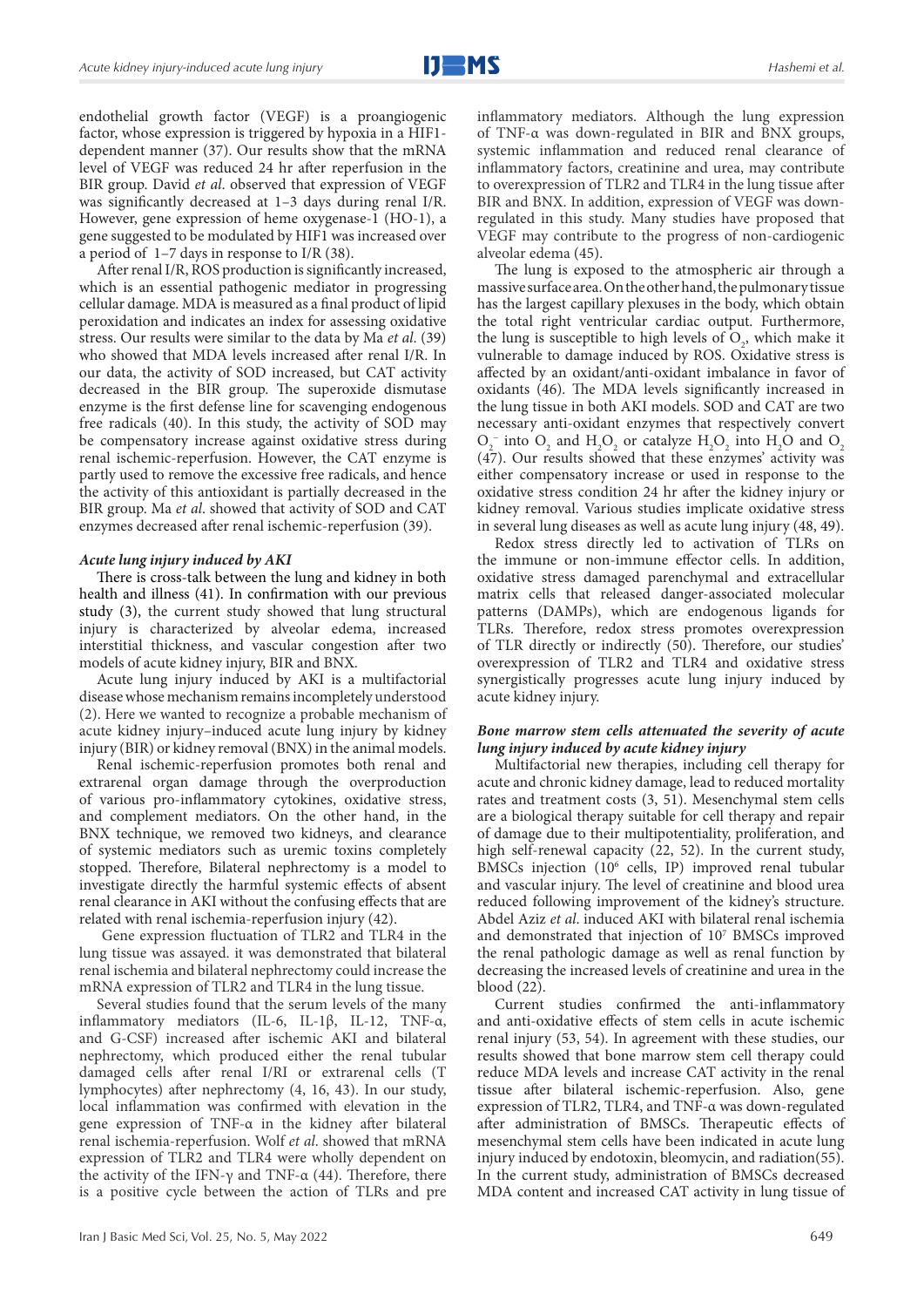the BIR+BMSCs and BNX+BMSCs groups. In addition, mRNA expression of TLR2 and TLR4 decreased in these groups. Liu *et al*. showed that lung expression levels of TLR4 and NF-κB increased after intestinal ischemic reperfusion, and injection of  $3\times10^6$  BMSCs improved lung injury through TLR4 /NF-κB(53).

#### **Conclusion**

Kidney and lung interaction is created due to production of injurious molecules or impairing the clearance of systemic mediators. Therefore, gathering of systemic mediators after AKI in the absence of kidneys or kidney injury induces ALI through overexpression of TLR2 and TLR4 as well as oxidative stress. Bone marrow stem cell therapy suppressed acute kidney injury through anti-inflammatory and antioxidative pathways. Moreover, the lung protective effect of BMSCs may be related to modulation of TLR2 and TLR4 and oxidative stress in the kidney and lung tissue.

#### **Acknowledgment**

This study was supported by the vice-chancellor of research affairs, Shiraz University of Medical Sciences (Academic grant number: 11314). The experimental protocols provided by the Ethics Committee of Shiraz University of Medical Sciences were employed for all experiments (ethics code: IR.SUMS.REC.1399. 952.SI53). The authors would like to thank Ms Sheryl Thomas Nikpoor, language editor, Springer publications for her invaluable comments in editing this manuscript.

#### **Authors' Contributions**

ZK, SSH, and SJ Designed the experiments; ZK and SJ Performed experiments and collected data; ZK, SSH, and SJ Discussed the results and strategy; ZK Supervised, directed and managed the study; ZK, SSH, and ZK Final approved of the version to be published (the names of all authors must be listed).

#### **Conflicts of Interest**

The authors declare no conflicts of interest.

#### **References**

1. Grams ME, Rabb H. The distant organ effects of acute kidney injury. Kidney Int 2012; 81:942-948.

2. Basu RK, Wheeler DS. Kidney-lung cross-talk and acute kidney injury. Pediatr Nephrol 2013; 28:2239-2248.

3. Karimi Z, Ketabchi F, Alebrahimdehkordi N, Fatemikia H, Owji SM, Moosavi SM. Renal ischemia/reperfusion against nephrectomy for induction of acute lung injury in rats. Ren Fail 2016; 38:1503-1515.

4. Hoke TS, Douglas IS, Klein CL, He Z, Fang W, Thurman JM*, et al.* Acute renal failure after bilateral nephrectomy is associated with cytokine-mediated pulmonary injury. J Am Soc Nephrol 2007; 18:155-164.

5. Rabb H, Wang Z, Nemoto T, Hotchkiss J, Yokota N, Soleimani M. Acute renal failure leads to dysregulation of lung salt and water channels. Kidney Int 2003; 63:600-606.

6. Klein CL, Hoke TS, Fang WF, Altmann CJ, Douglas IS, Faubel S. Interleukin-6 mediates lung injury following ischemic acute kidney injury or bilateral nephrectomy. Kidney Int 2008; 74:901- 909.

7. Kimbrell DA, Beutler B. The evolution and genetics of innate immunity. Nat Rev Genet 2001; 2:256-267.

8. Wu H, Chen G, Wyburn KR, Yin J, Bertolino P, Eris JM*, et al.* TLR4 activation mediates kidney ischemia/reperfusion injury. J Clin Invest 2007; 117:2847-2859.

9. Ioannou S, Voulgarelis M. Toll-like receptors, tissue injury, and tumourigenesis. Mediators Inflamm 2010; 581837:1-9.

10. Dasari P, Nicholson IC, Hodge G, Dandie GW, Zola H. Expression of toll-like receptors on B lymphocytes. Cell Immunol 2005; 236:140-145.

11. Delneste Y, Beauvillain C, Jeannin P. Innate immunity: structure and function of TLRs. Med Sci 2007; 23:67-73.

12. Song Y, Shou LM, Ai LY, Bei Y, Chen MT. Mini-review: the non-immune functions of toll-like receptors. Crit Rev Eukaryot Gene Expr 2019; 29:37-45.

13. Kumar H, Kawai T, Akira S. Toll-like receptors and innate immunity. Biochem Biophys Res Commun 2009; 388:621-625.

14. Shimamoto A, Pohlman TH, Shomura S, Tarukawa T, Takao M, Shimpo H. Toll-like receptor 4 mediates lung ischemia-reperfusion injury. Ann Thorac Surg 2006; 82:2017-2023.

15. Imai Y, Kuba K, Neely GG, Yaghubian-Malhami R, Perkmann T, van Loo G*, et al.* Identification of oxidative stress and toll-like receptor 4 signaling as a key pathway of acute lung injury. Cell 2008; 133:235-249.

16. Klein CL, Hoke TS, Fang W-F, Altmann CJ, Douglas IS, Faubel S. Interleukin-6 mediates lung injury following ischemic acute kidney injury or bilateral nephrectomy. Kidney Int 2008; 74:901- 909.

17. Kehrer JP. Free radicals as mediators of tissue injury and disease. Crit Rev Toxicol 1993; 23:21-48.

18. Aragno M, Cutrin JC, Mastrocola R, Perrelli MG, Restivo F, Poli G*, et al.* Oxidative stress and kidney dysfunction due to ischemia/ reperfusion in rat: attenuation by dehydroepiandrosterone. Kidney Int 2003; 64:836-843.

19. Caplan AI, Dennis JE. Mesenchymal stem cells as trophic mediators. J Cell Biochem 2006; 98:1076-1084.

20. Pourfath MR, Behzad-Behbahani A, Hashemi SS, Derakhsahnfar A, Taheri MN, Salehi S. Monitoring wound healing of burn in rat model using human wharton's jelly mesenchymal stem cells containing cGFP integrated by lentiviral vectors. Iran J Basic Med Sci 2018; 21:70-76.

21. Aggarwal S, Pittenger MF. Human mesenchymal stem cells modulate allogeneic immune cell responses. Blood 2005; 105:1815- 1822.

22. Abdel Aziz M, Wassef M, Rashed L, Mhfouz S, Omar N, Elsebaie M. Mesenchymal stem cells therapy in acute renal failure: possible role of hepatocyte growth factor. J Stem Cell Res Ther 2011; 1:1-7.

23. Hashemi SS, Mohammadi AA, Kabiri H, Hashempoor MR, Mahmoodi M, Amini M*, et al.* The healing effect of wharton's jelly stem cells seeded on biological scaffold in chronic skin ulcers: arandomized clinical trial. J Cosmet Dermatol 2019; 18:1961-1967. 24. Aebi H. Catalase. Methods of Enzymatic Analysis 1983.

25. Caprioli I, O'Sullivan M, Monahan FJ. Interference of sodium caseinate in the TBARS assay. Food Chem 2011; 124:1284-1287.

26. Najafi H, Owji SM, Kamali-Sarvestani E, Moosavi SM. A1 -adenosine receptor activation has biphasic roles in development of acute kidney injury at 4 and 24 hr of reperfusion following ischaemia in rats. Exp Physiol 2016; 101:913-931.

27. Sutton TA, Fisher CJ, Molitoris BA. Microvascular endothelial injury and dysfunction during ischemic acute renal failure. Kidney Int 2002; 62:1539-1549.

28. Le Dorze M, Legrand M, Payen D, Ince C. The role of the microcirculation in acute kidney injury. Curr Opin Crit Care 2009; 15:503-508.

29. Fatemikia H, Ketabchi F, Karimi Z, Moosavi SMS. Distant effects of unilateral renal ischemia/reperfusion on contralateral